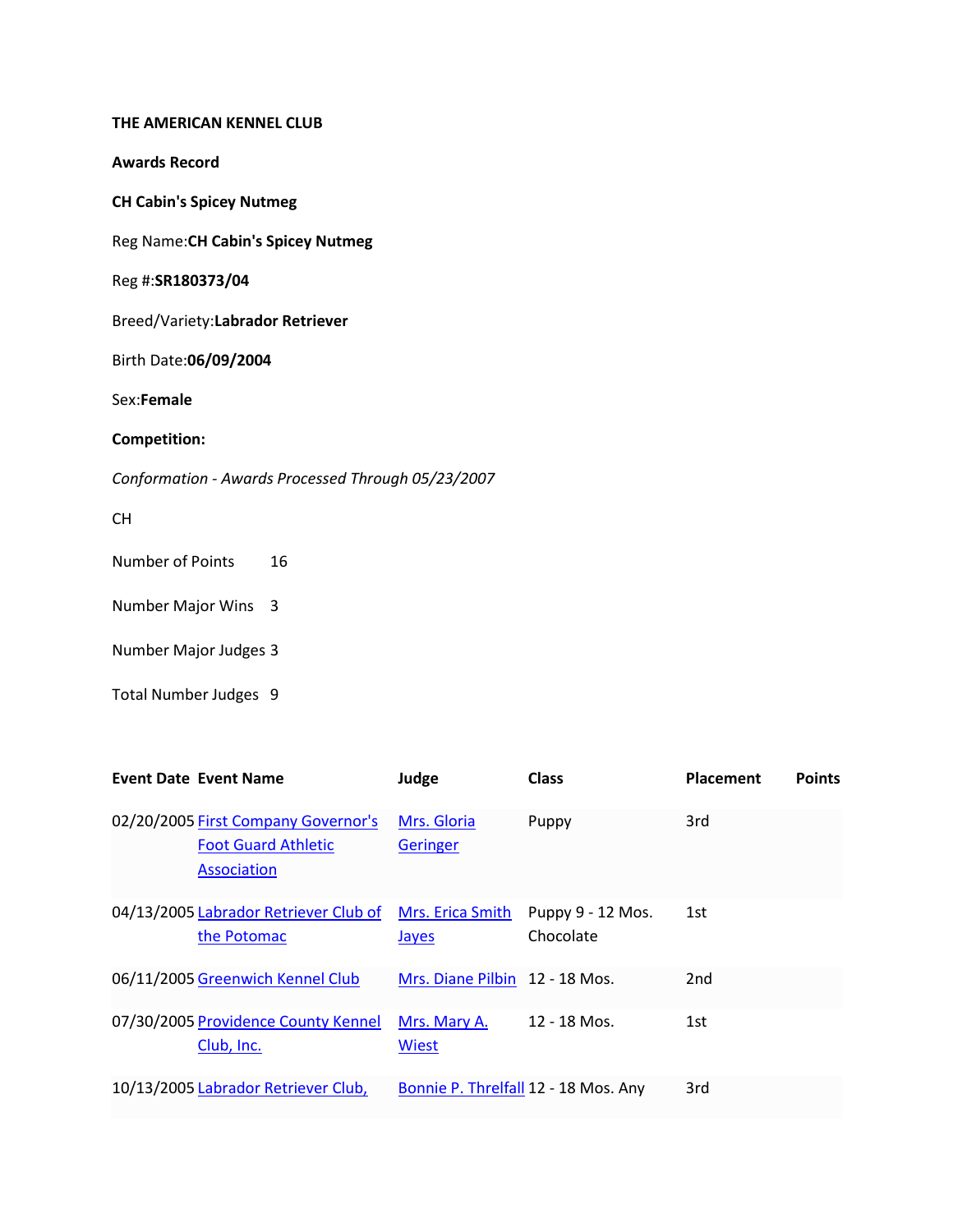| Inc.                                                           |                                    | <b>Other Allowed Color</b> |                   |              |
|----------------------------------------------------------------|------------------------------------|----------------------------|-------------------|--------------|
| 12/03/2005 Worcester County Kennel<br>Club                     | Mr. Kenneth E.<br>Anderson         | 12 - 18 Mos.               | 1st               |              |
| 12/04/2005 Worcester County Kennel<br><b>Club</b>              | Mr. Peter A.<br><b>Baynes</b>      | 12 - 18 Mos.               | 2nd               |              |
| 01/16/2006 Merrimack Valley Kennel<br>Club, Inc.               | Mr. George E.<br><b>Marquis</b>    | Open Chocolate             | 2 <sub>nd</sub>   |              |
| 04/12/2006 Labrador Retriever Club of<br>the Potomac           | Mrs. Anne Lavelle American Bred    | Chocolate                  | 3rd               |              |
| 05/14/2006 Windham County Kennel<br>Club, Inc.                 | Mrs. Janet L.<br><b>Farmilette</b> | Open Chocolate             | 3rd               |              |
| 06/03/2006 Ladies' Dog Club, Inc.                              | Mrs. Paula Nykiel Open Chocolate   |                            | 1st               |              |
|                                                                | Mrs. Paula Nykiel Winners          |                            | Reserve<br>Winner |              |
| 07/05/2006 Naugatuck Valley Kennel<br>Club                     | Mr. Norman B.<br><b>Kenney</b>     | Open Chocolate             | 1st               |              |
| 07/06/2006 Naugatuck Valley Kennel<br><b>Club</b>              | Ms. Patricia W.<br>Laurans         | Open Chocolate             | 1st               |              |
| 07/07/2006 Kenilworth Kennel Club of<br>Connecticut, Inc.      | Mrs. Patricia A.<br>Gellerman      | Open Chocolate             | 1st               |              |
| 07/08/2006 Farmington Valley Kennel Dr. Daniel W<br>Club, Inc. | <b>Dowling</b>                     | Open Chocolate             | 2nd               |              |
| 07/09/2006 Holyoke Kennel Club, Inc.                           | Mr. Thomas W.<br><b>Baldwin</b>    | Open Chocolate             | 1st               |              |
|                                                                | Mr. Thomas W.<br><b>Baldwin</b>    | Winners                    | Winners           | 3            |
| 07/12/2006 Lakes Region Kennel Club,<br><u>Inc.</u>            | Mr. Roger R.<br><b>Hartinger</b>   | Open Chocolate             | 1st               |              |
|                                                                | Mr. Roger R.                       | Winners                    | Winners           | $\mathbf{1}$ |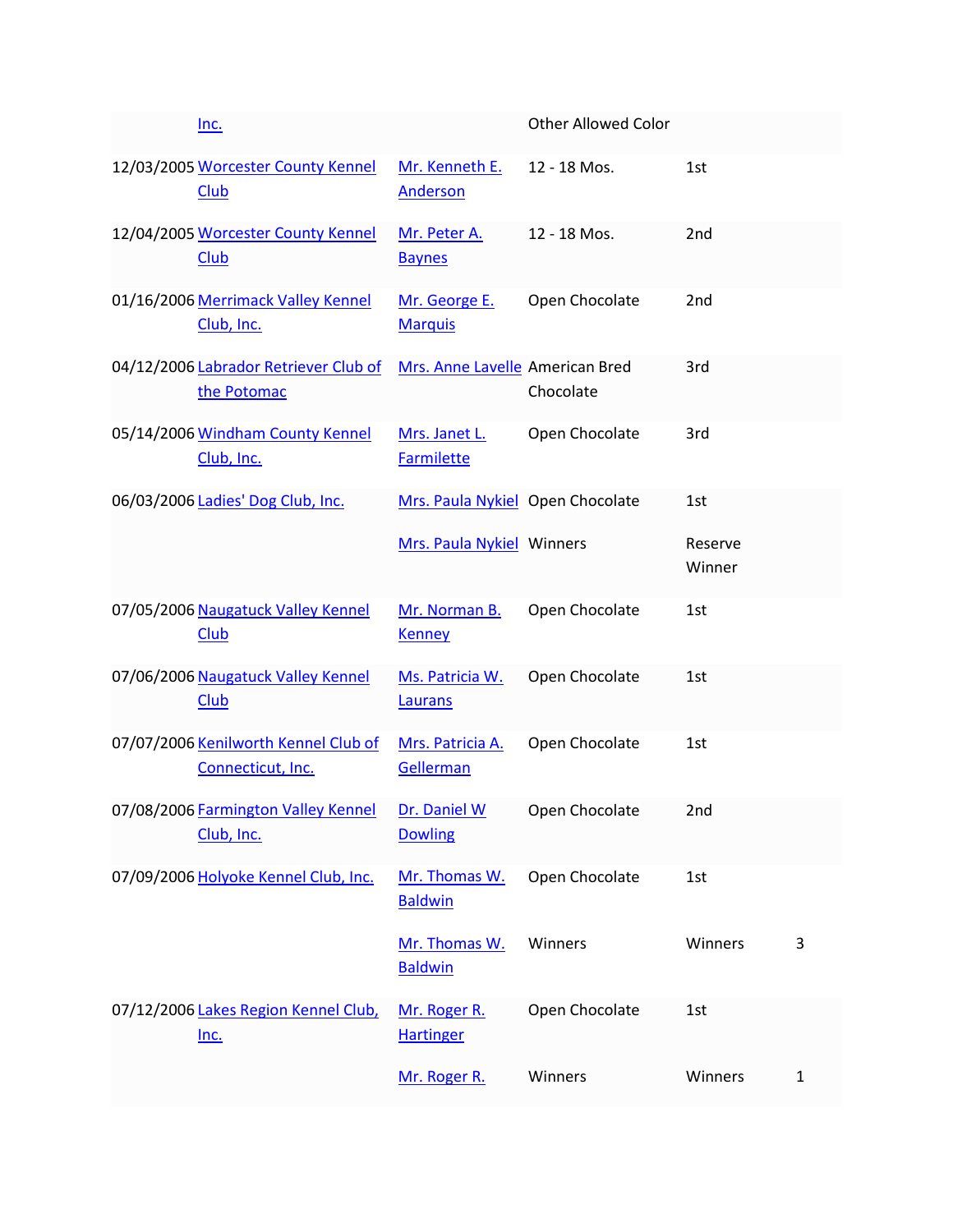|                                                     |                                                                 | <b>Hartinger</b>                        |                |         |              |
|-----------------------------------------------------|-----------------------------------------------------------------|-----------------------------------------|----------------|---------|--------------|
|                                                     |                                                                 |                                         |                |         |              |
| 07/13/2006 Lakes Region Kennel Club,<br><u>Inc.</u> |                                                                 | Ms. Linda C. More Open Chocolate<br>1st |                |         |              |
|                                                     |                                                                 | Ms. Linda C. More Winners               |                | Winners | 1            |
|                                                     | 07/14/2006 Woodstock Dog Club, Inc.                             | Mrs. Helen Lee<br><b>James</b>          | Open Chocolate | 1st     |              |
|                                                     | 07/15/2006 Champlain Valley Kennel<br>Club, Inc.                | Mr. Carl Gene<br>Liepmann               | Open Chocolate | 1st     |              |
|                                                     |                                                                 | Mr. Carl Gene<br>Liepmann               | Winners        | Winners | 1            |
|                                                     | 07/16/2006 Green Mountain Dog Club,<br>$Inc.$                   | Mr. Kenneth A.<br><b>Buxton</b>         | Open Chocolate | 1st     |              |
|                                                     |                                                                 | Mr. Kenneth A.<br><b>Buxton</b>         | Winners        | Winners | $\mathbf{1}$ |
|                                                     | 09/02/2006 Mid-Coast Kennel Club of<br><b>Maine</b>             | Col. Jonathan C.<br>Chase               | Open Chocolate | 1st     |              |
|                                                     |                                                                 | Col. Jonathan C.<br>Chase               | Winners        | Winners | 1            |
|                                                     | 09/03/2006 Mid-Coast Kennel Club of<br><b>Maine</b>             | Mr. Frank J.<br>Washabaugh              | Open Chocolate | 1st     |              |
|                                                     | 09/09/2006 Carroll County Kennel Club, Ms. Susan<br><u>Inc.</u> | <b>Willumsen</b>                        | Open Chocolate | 1st     |              |
|                                                     | 09/14/2006 Cape Cod Kennel Club, Inc.                           | Douglas Windsor Open Chocolate          |                | 1st     |              |
|                                                     | 09/15/2006 South Shore Kennel Club,<br><u>Inc.</u>              | Ms. Cheryl A. Lent Open Chocolate       |                | 1st     |              |
|                                                     | 09/16/2006 South Shore Kennel Club,<br>$Inc.$                   | Mr. Charles L.<br><b>Olvis</b>          | Open Chocolate | 1st     |              |
|                                                     |                                                                 | Mr. Charles L.<br><b>Olvis</b>          | Winners        | Winners |              |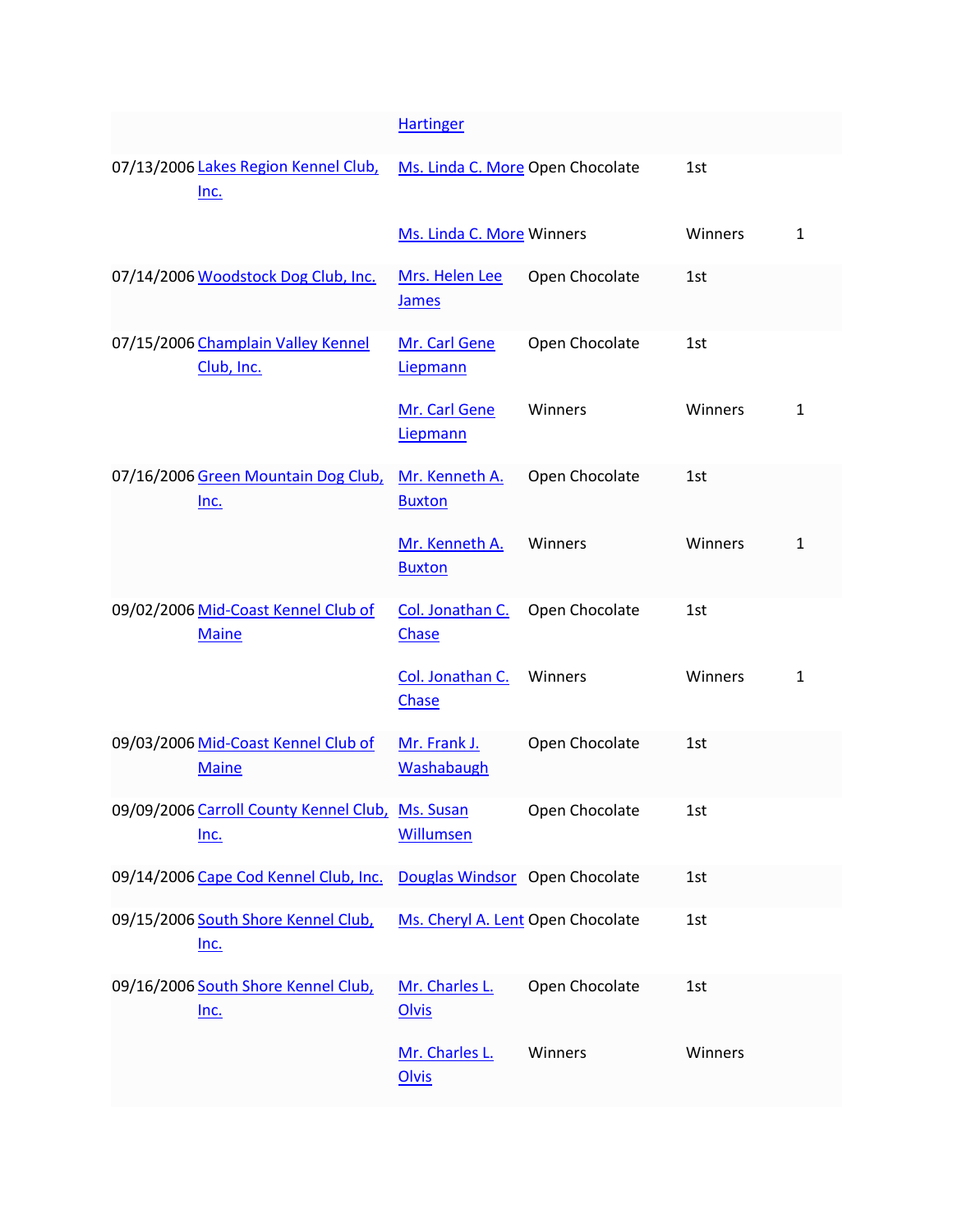|                                                                     | Mr. Charles L.<br><b>Olvis</b>                      | Best of Breed/Variety Best of       | Winners         | $\overline{2}$ |
|---------------------------------------------------------------------|-----------------------------------------------------|-------------------------------------|-----------------|----------------|
|                                                                     | Mr. Charles L.<br><b>Olvis</b>                      | Best of Breed/Variety Best of Breed | or Variety      |                |
| 09/17/2006 Cape Cod Kennel Club, Inc.                               | Mrs. Noreen C.<br>Cartwright                        | Open Chocolate                      | 1st             |                |
| 09/21/2006 Pawcatuck River Labrador<br><b>Retriever Club</b>        | Mrs. MaryAnn C. Open Chocolate<br><b>Czerwinski</b> |                                     | 2 <sub>nd</sub> |                |
| 09/22/2006 Pawcatuck River Labrador<br><b>Retriever Club</b>        | Dr. Michael J.<br><b>Woods</b>                      | Open Chocolate                      | 2nd             |                |
| 09/28/2006 Elmira Kennel Club, Inc.                                 | Mrs. Jo Ann<br>Colvin                               | Open Chocolate                      | 2 <sub>nd</sub> |                |
| 09/29/2006 Onondaga Kennel<br>Association, Inc.                     | Mrs. Jacqueline<br>Mischou                          | Open Chocolate                      | 1st             |                |
| 09/30/2006 Kanadasaga Kennel Club,<br><u>Inc.</u>                   | Dr. Daniel W<br><b>Dowling</b>                      | Open Chocolate                      | 2nd             |                |
| 10/01/2006 Finger Lakes Kennel Club,<br><u>Inc.</u>                 | Ms. Karolynne M. Open Chocolate<br><b>McAteer</b>   |                                     | 2nd             |                |
| 10/19/2006 Mid Jersey Labrador<br><b>Retriever Club</b>             | <b>Valerie Walters</b>                              | Open Chocolate                      | 2nd             |                |
| 10/20/2006 Mid Jersey Labrador<br><b>Retriever Club</b>             | Mrs. Pauline A<br><b>Mortier</b>                    | Open Chocolate                      | 2nd             |                |
| 11/04/2006 Kenilworth Kennel Club of<br>Connecticut, Inc.           | Mr. Robert L.<br><b>Vandiver</b>                    | Open Chocolate                      | 1st             |                |
| 11/09/2006 Cheshire Kennel Club, Inc.                               | Mr. James S.<br>Covey                               | Open Chocolate                      | 1st             |                |
| 11/10/2006 Souhegan Kennel Club, Inc.                               | Mr. Carl J.<br><b>Anderson</b>                      | Open Chocolate                      | 1st             |                |
| 11/11/2006 Framingham District Kennel Dr. Elizabeth L<br>Club, Inc. | Wenner                                              | Open Chocolate                      | 1st             |                |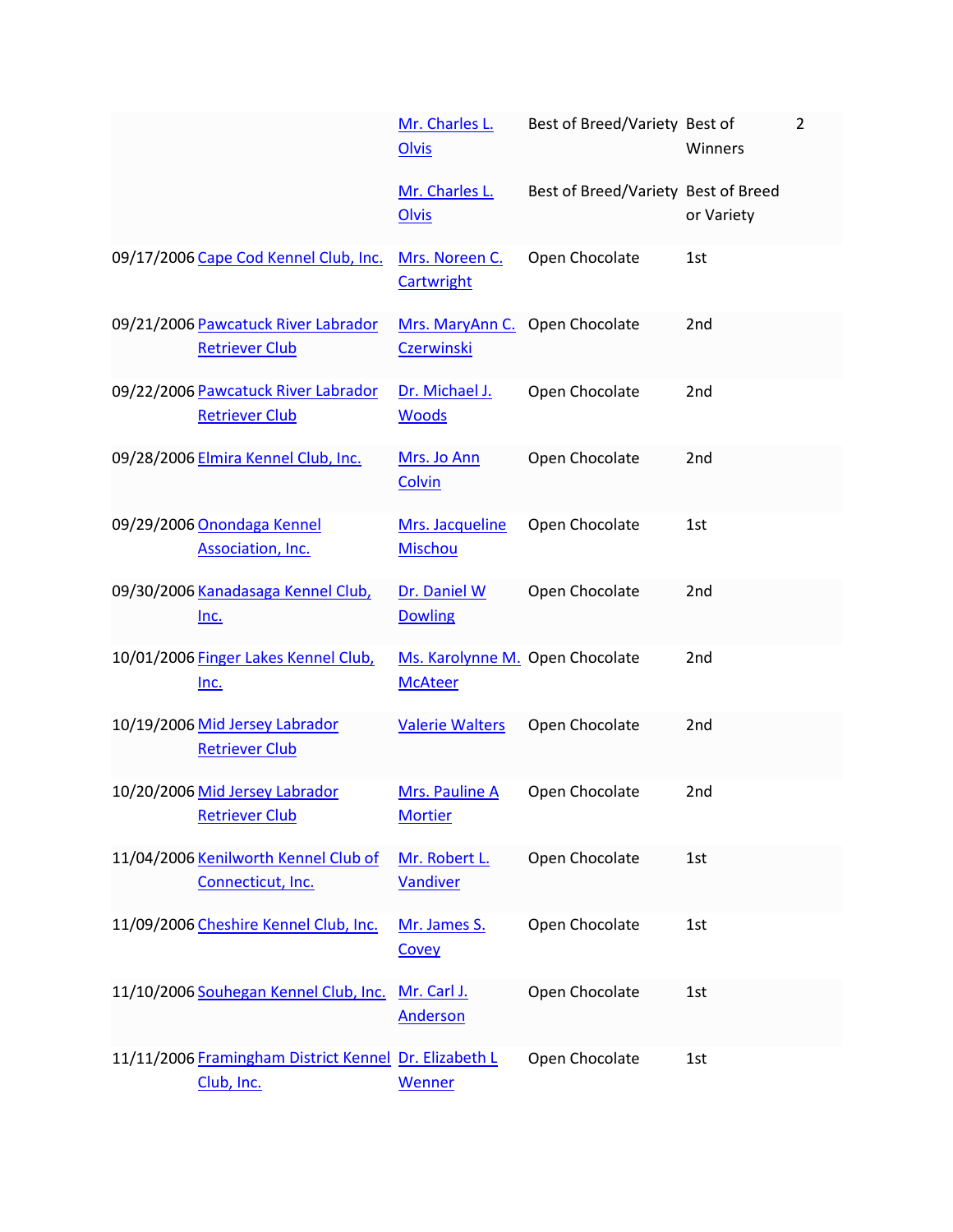| 11/12/2006 Souhegan Kennel Club, Inc.                               | Mrs. M. Rosalie<br>Anderson                     | Open Chocolate | 1st     |   |
|---------------------------------------------------------------------|-------------------------------------------------|----------------|---------|---|
| 11/24/2006 Windham County Kennel<br>Club, Inc.                      | Mrs. Lorraine W. Open Chocolate<br><b>Bisso</b> |                | 1st     |   |
| 11/25/2006 South Windsor Kennel Club Dr. Elizabeth F.               | <b>Trainor</b>                                  | Open Chocolate | 1st     |   |
|                                                                     | Dr. Elizabeth F.<br><b>Trainor</b>              | Winners        | Winners | 3 |
| 11/26/2006 Springfield Kennel Club, Inc. Mrs. Edeltraud             | Laurin                                          | Open Chocolate | 1st     |   |
| 11/27/2006 Holyoke Kennel Club, Inc.                                | Mrs. Mary Ann<br><b>Alston</b>                  | Open Chocolate | 1st     |   |
| 12/02/2006 Worcester County Kennel<br>Club                          | Mrs. Betty L.<br>Graham                         | Open Chocolate | 3rd     |   |
| 12/03/2006 Worcester County Kennel<br>Club                          | Col. Jonathan C.<br>Chase                       | Open Chocolate | 2nd     |   |
| 12/07/2006 Middlesex County Kennel<br><b>Club</b>                   | Mrs. Betsy Horn<br><b>Humer</b>                 | Open Chocolate | 3rd     |   |
| 12/08/2006 Ladies' Dog Club, Inc.                                   | Mr. David L.<br><b>Kittredge</b>                | Open Chocolate | 1st     |   |
| 12/10/2006 Eastern Dog Club                                         | <b>Beth Sweigart</b>                            | Open Chocolate | 3rd     |   |
| 01/13/2007 Greater Lowell Kennel Club, Mr. Thomas J.<br><u>Inc.</u> | <b>Tracy</b>                                    | Open Chocolate | 3rd     |   |
| 01/14/2007 Merrimack Valley Kennel<br>Club, Inc.                    | Mr. Manuelo<br><b>Queijeiro</b>                 | Open Chocolate | 1st     |   |
| 01/15/2007 Merrimack Valley Kennel<br>Club, Inc.                    | Wm. David<br><b>Ashbey</b>                      | Open Chocolate | 1st     |   |
| 02/17/2007 Elm City Kennel Club                                     | Mrs. Madeleine<br><b>B.</b> Fish                | Open Chocolate | 3rd     |   |